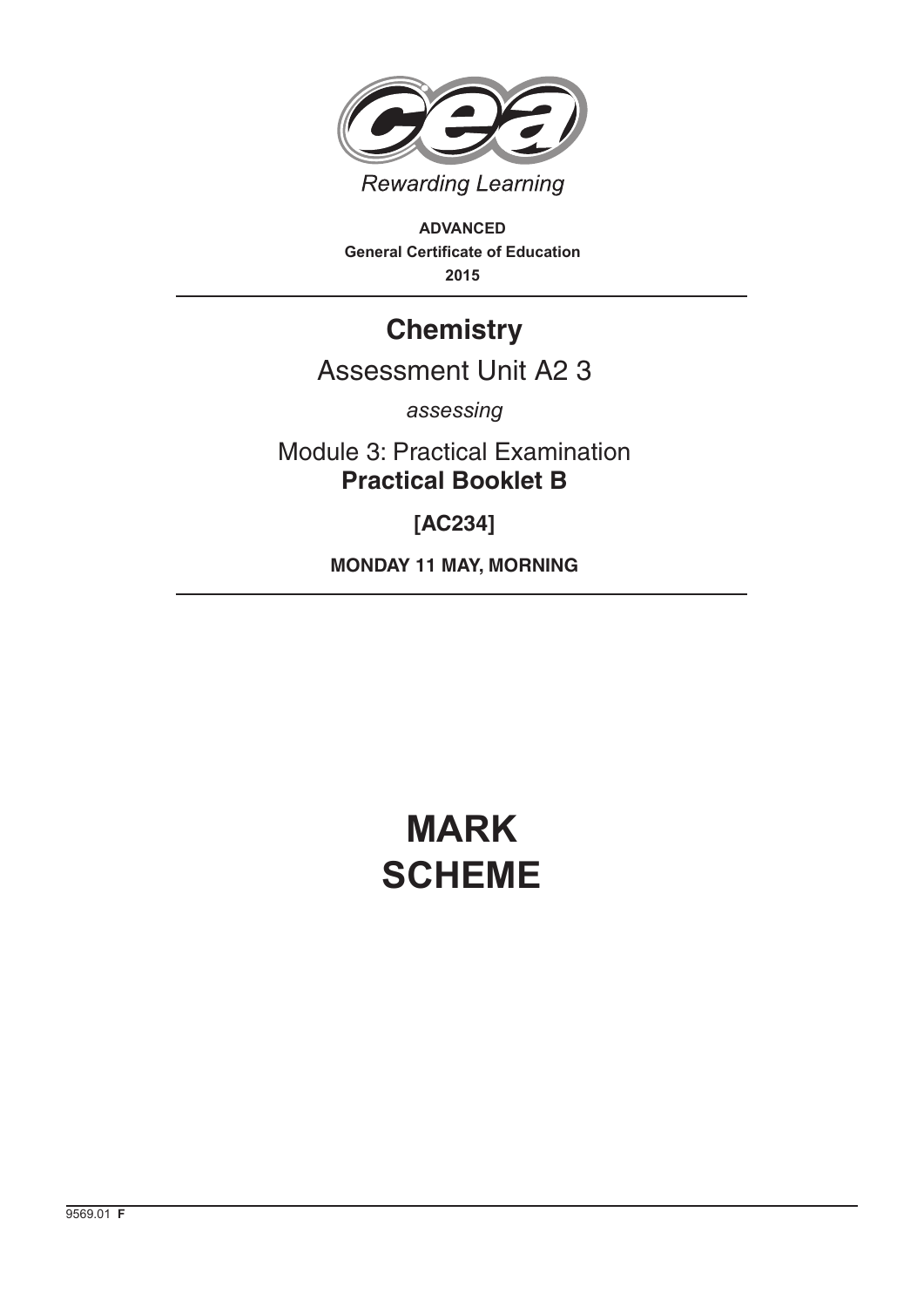#### **Annotation**

- 1. Please do all marking in **red** ink.
- 2. All scripts should be checked for mathematical errors. Please adopt a system of one tick  $(\checkmark)$ equals 1 mark, e.g. if you have awarded 4 marks for part of a question then 4 ticks  $(\checkmark)$  should be on this candidate's answer.
- 3. The total mark for each question should be recorded in a circle placed opposite the question number in the teacher mark column.
- 4. As candidates have access to scripts please do not write any inappropriate comments on their scripts.

#### **General points**

- All calculations are marked according to the number of errors made.
- Errors can be carried through. If the wrong calculation is carried out then the incorrect answer can be carried through. One mistake at the start of a question does not always mean that all marks are lost.
- Any number of decimal places may be used provided the 'rounding' is correct.
- Listing is when more than one answer is given for a question that only requires one answer, e.g. the precipitate from a chloride with silver nitrate is a white solid; if the candidate states a white or a cream solid, one answer is correct and one answer is wrong. Hence they cancel out.
- Although names might be in the mark scheme it is generally accepted that formulae can replace them. Formulae and names are often interchangeable in chemistry.
- The marking of colours is defined in the 'CCEA GCE Chemistry Acceptable Colours' document.

#### **MARKING GUIDELINES**

#### **Interpretation of the Mark Scheme**

• **Carry error through**

 This is where mistakes/wrong answers are penalised when made, but if carried into further steps of the question, then no further penalty is applied. This pertains to calculations and observational/deduction exercises. Please annotate candidates' answers by writing the letters c.e.t. on the appropriate place in the candidates' answers.

#### • **Oblique/forward slash**

This indicates an acceptable alternative answer(s).

#### • **Brackets**

 Where an answer is given in the mark scheme and is followed by a word/words in brackets, this indicates that the information within the brackets is non-essential for awarding the mark(s).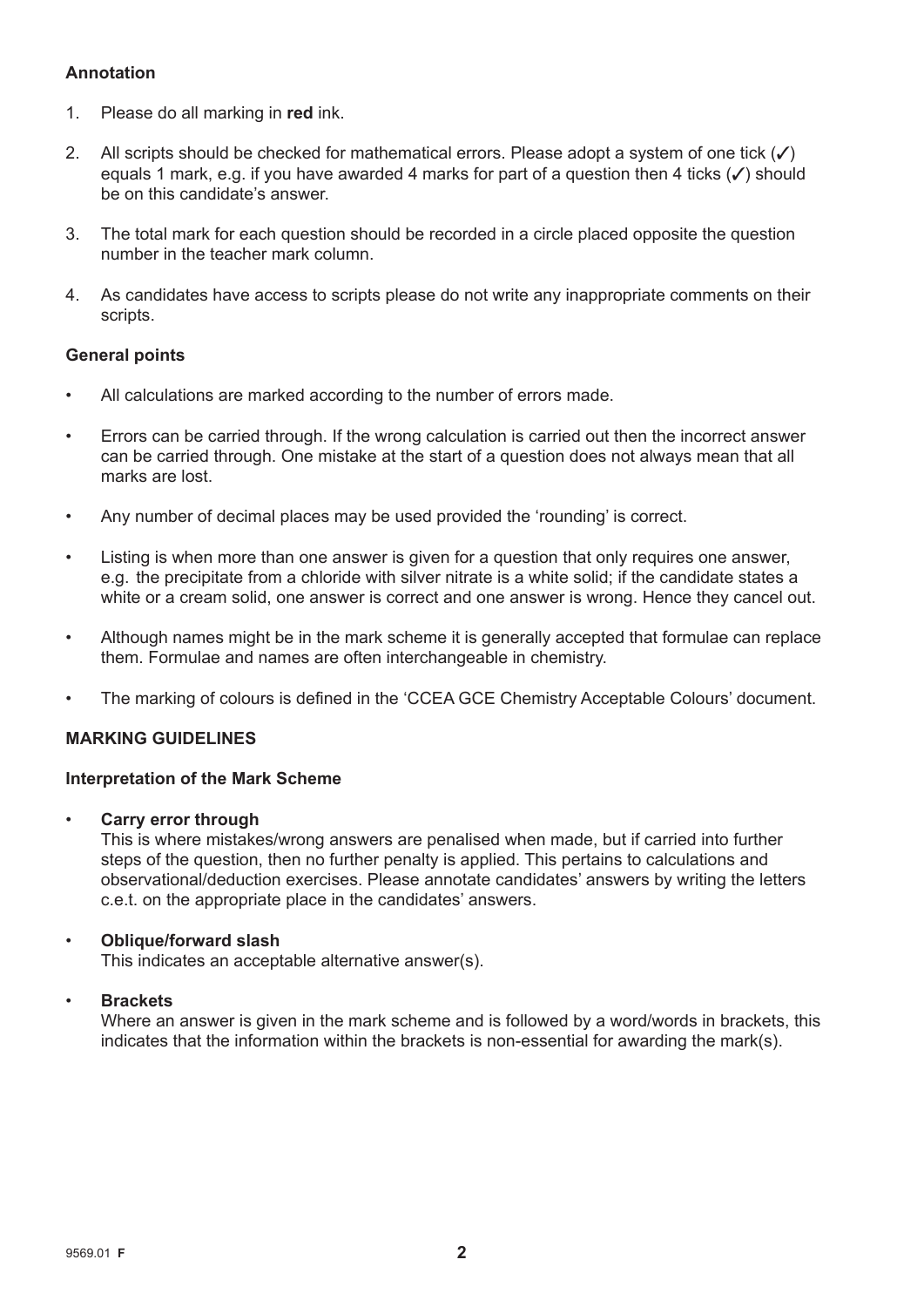| 1 |     | (a) (i) $5Fe^{2+}$ + MnO <sub>4</sub> <sup>-</sup> + 8H <sup>+</sup> $\rightarrow$ 4H <sub>2</sub> O + 5Fe <sup>3+</sup> + Mn <sup>2+</sup>                                                                                                                                                                                          | $[2]$ | MARKS |
|---|-----|--------------------------------------------------------------------------------------------------------------------------------------------------------------------------------------------------------------------------------------------------------------------------------------------------------------------------------------|-------|-------|
|   |     | (ii) pink                                                                                                                                                                                                                                                                                                                            | $[1]$ |       |
|   |     | (iii) $MnO4-$                                                                                                                                                                                                                                                                                                                        | $[1]$ |       |
|   |     | (iv) Performing a rough titration [1]<br>adding dropwise before the endpoint [1]<br>repeat for values within $\pm$ 0.1 cm <sup>3</sup> [1]<br>Any 2 from 3                                                                                                                                                                           | $[2]$ |       |
|   |     | (b) Weigh (6.0g of) tablets on a balance<br>In a beaker add (50 cm <sup>3</sup> ) of deionised water to the tablets $\frac{1}{2}$<br>Stir to dissolve<br>Transfer with washings into a 250 cm <sup>3</sup> volumetric flask<br>Make up to the mark with deionised water/bottom of meniscus on line<br>(Stopper) and invert<br>max[4] |       |       |
|   |     | (c) $22.4/1000 \times 0.02 = 0.000448$<br>Moles Fe <sup>2+</sup> = 0.000448 $\times$ 5 = 0.00224 in 25 cm <sup>3</sup><br>= 0.0224 in 250 cm <sup>3</sup><br>RFM FeSO <sub>4</sub> .6H <sub>2</sub> O = 260<br>Mass FeSO <sub>4</sub> = $0.0224 \times 260 = 5.824g$<br>$\% = 5.824/6.00 \times 100 = 97.07\%$                       | $[4]$ |       |
|   | (d) | (i) blood red (solution)                                                                                                                                                                                                                                                                                                             | $[1]$ |       |
|   |     | (ii) $[Fe(H, O)6]3+ + SCN^- \rightarrow [Fe(H, O)5(SCN)]2+ + H2O$                                                                                                                                                                                                                                                                    | [2]   | 17    |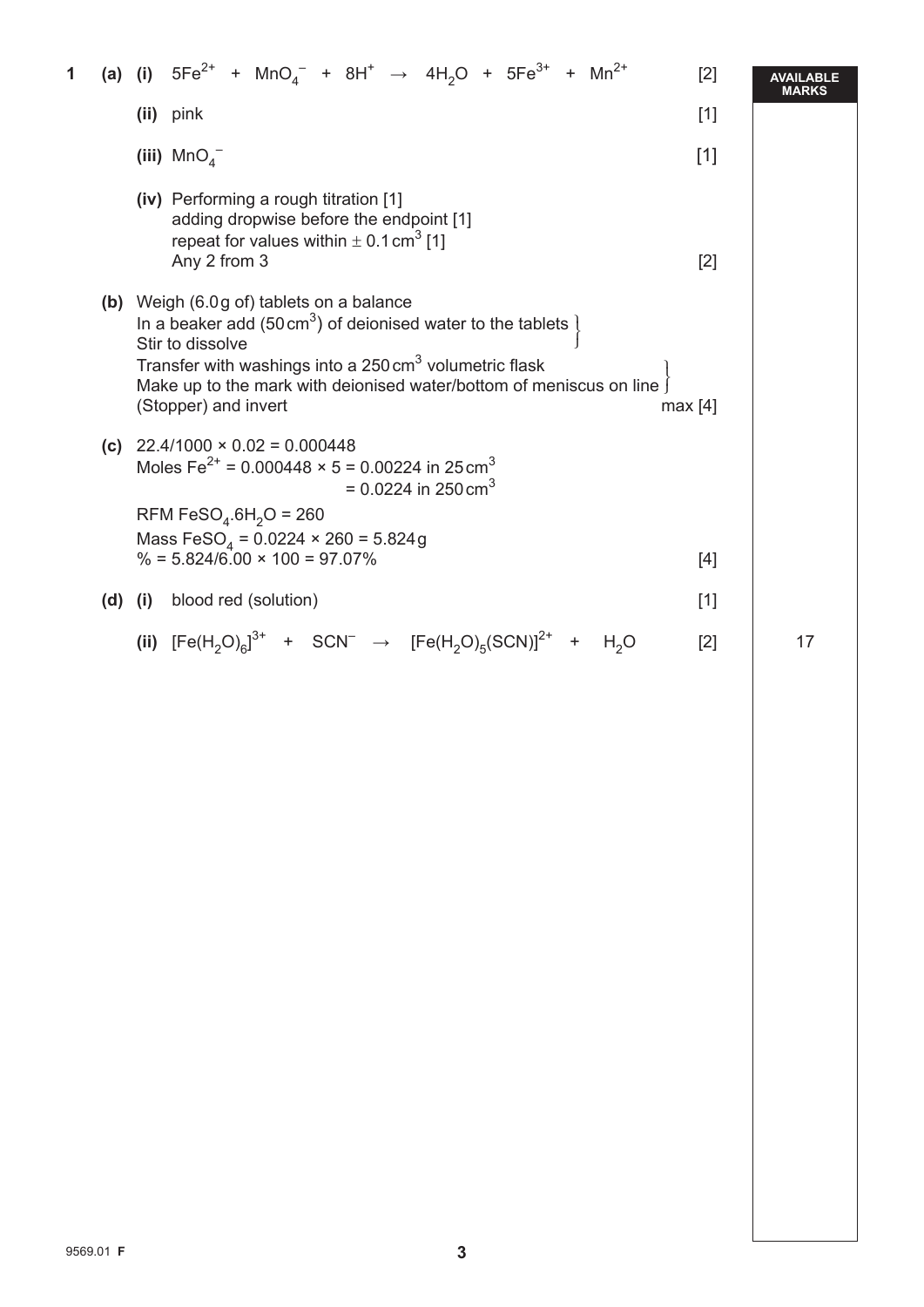### **2 (a) (i)** Based on the following observations, make deductions for salt **A**.

#### **AVAILABLE MARKS**

| Test                                                                                                                                                   | <b>Deductions</b>                                                    |
|--------------------------------------------------------------------------------------------------------------------------------------------------------|----------------------------------------------------------------------|
| 1 Dissolve $\mathbf A$ in 20 cm <sup>3</sup> of water                                                                                                  |                                                                      |
| 2 Add a few drops of concentrated<br>ammonia solution to $2 \text{ cm}^3$ of the<br>solution of <b>A</b> in a test tube.                               | Confirms Fe <sup>3+</sup> /iron(III) hydroxide<br>formed [1]/Fe(III) |
| 3 Add 1 cm <sup>3</sup> of barium chloride solution to<br>$2 \text{ cm}^3$ of the solution of <b>A</b> in a test tube,<br>allow the mixture to settle. | Sulfate (ions) present [1]                                           |

**(ii)**  $Fe_2(SO_4)_3$ 

 $_3$  [1]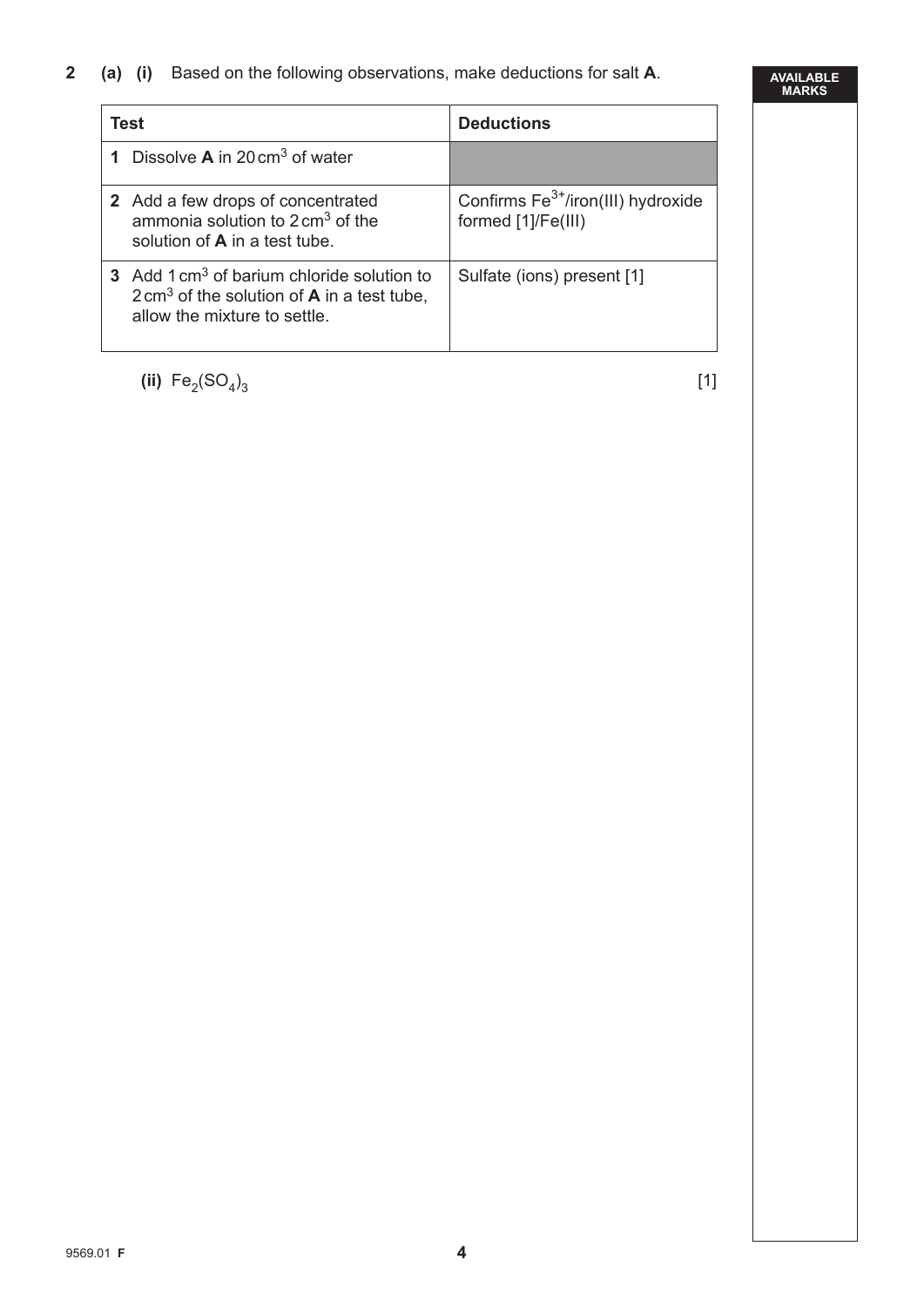**(iii)**

 $\overline{1}$ 

 $c - c - c$ 

H H

H

 $\left(\textsf{iv}\right)$   $^+\textsf{CH}_2$ COOH/CH<sub>2</sub>COOH<sup>+</sup>/C<sub>2</sub>H<sub>3</sub>O<sub>2</sub><sup>+</sup>

C

H

H H

 $H - C - C - C - C - D - H$ 

O

C

**(b) (i)** Interpret the following data and identify the structural formula of the organic compound **B**, which has the *empirical* formula C<sub>2</sub>H<sub>4</sub>O.

| <b>Test</b> |                                                                                                                                                                                                                                                                  | <b>Observations</b>                          | <b>Deductions</b>                                                                                                          |  |  |
|-------------|------------------------------------------------------------------------------------------------------------------------------------------------------------------------------------------------------------------------------------------------------------------|----------------------------------------------|----------------------------------------------------------------------------------------------------------------------------|--|--|
| 1           | Describe the appearance<br>$of B$ .                                                                                                                                                                                                                              | Colourless liquid.                           |                                                                                                                            |  |  |
|             |                                                                                                                                                                                                                                                                  | <b>Pungent smell</b>                         |                                                                                                                            |  |  |
|             | 2 Add 2 cm <sup>3</sup> of deionised<br>water to 2 $cm3$ of <b>B</b> in a test<br>tube                                                                                                                                                                           | One layer forms.                             | <b>B</b> is miscible with water/<br>completely soluble/<br>-OH group present/can<br>hydrogen bond (with water).<br>[1]     |  |  |
|             | 3 Add 10 drops of <b>B</b> to 2 cm <sup>3</sup><br>of acidified potassium<br>dichromate solution in a<br>test tube. Place the test<br>tube in a hot water bath.                                                                                                  | <b>Solution stays</b><br>orange.             | Not an aldehyde or primary<br>or secondary alcohol/<br>Possibly a tertiary<br>alcohol/ketone/<br>carboxylic acid.<br>$[1]$ |  |  |
|             | 4 Place $2 \text{ cm}^3$ of <b>B</b> into a test<br>tube. In a fume cupboard<br>cautiously add a very<br>small spatula measure of<br>phosphorus(V) chloride to<br>the test tube.                                                                                 | Fizzing.<br>Solid dissolves.<br>White fumes. | -OH present.<br>-COOH present.<br>$[1]$                                                                                    |  |  |
| 5           | Place $5 \text{ cm}^3$ of <b>B</b> in a<br>boiling tube. Add 5 cm <sup>3</sup> of<br>ethanol, and then 1 cm <sup>3</sup> of<br>concentrated sulfuric acid.<br>Heat the boiling tube in<br>a water bath. Cautiously<br>smell the contents of the<br>boiling tube. | Sweet smell                                  | Ester (produced).<br>-COOH present.<br>$[1]$                                                                               |  |  |
|             | <b>6</b> Add a spatula measure of<br>sodium carbonate to $2 \text{ cm}^3$<br>of $B$ in a test tube.                                                                                                                                                              | Fizzing.<br>Solid dissolves.                 | $CO2$ released.<br><b>B</b> is a carboxylic acid.<br>[2]                                                                   |  |  |

**or** 

[2]

# **(ii)** Carboxylic acid(s) [1]

O

C

 $H - C - C$ 

C

H

H H

 $\mathsf{H} \mathsf{--} \mathsf{C} \mathsf{--} \mathsf{H}$ H

and the contract of  $[1]$  13

 $O - H$ 

#### **AVAILABLE MARKS**